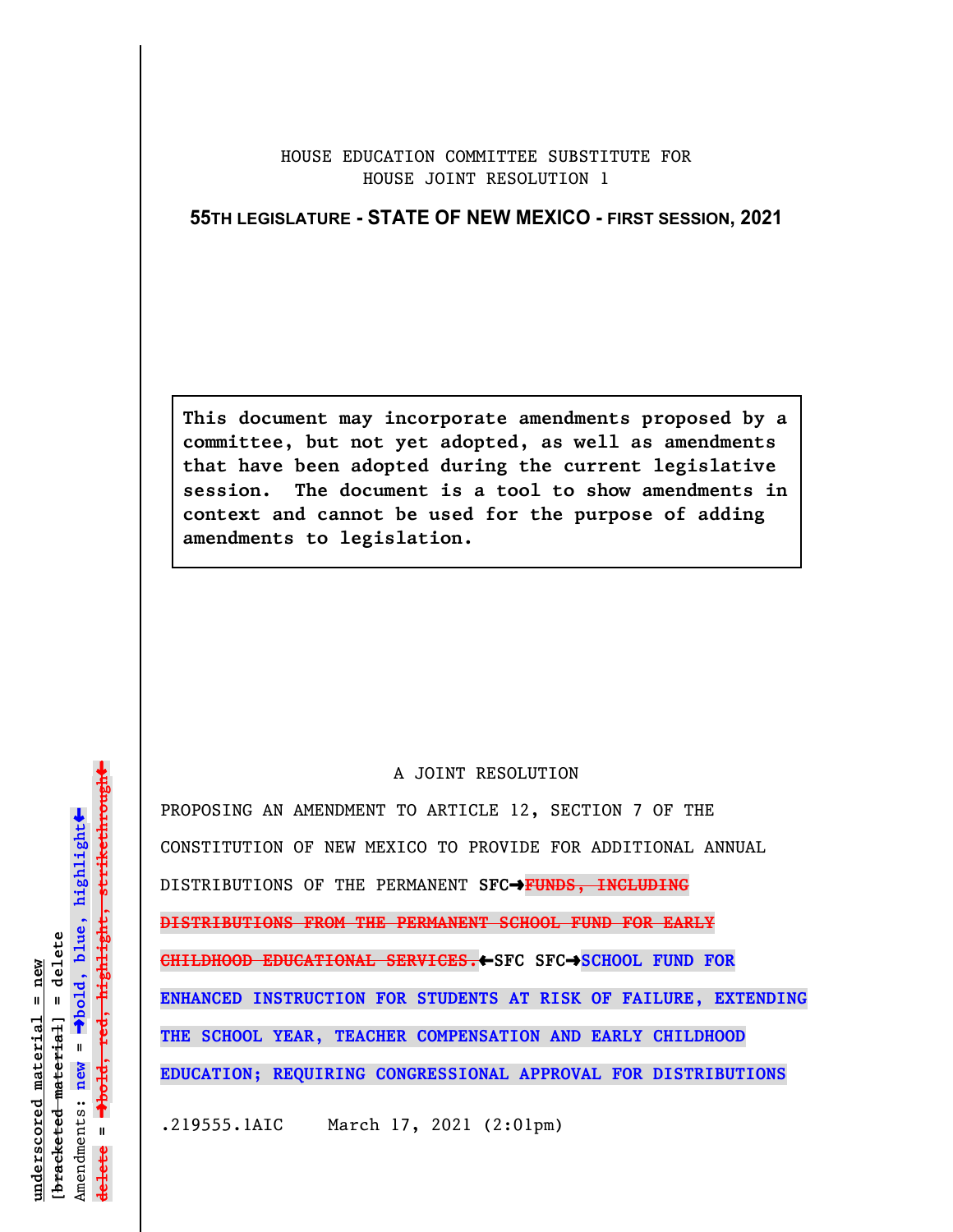```
HEC/HJR 1
```
## FOR EARLY CHILDHOOD EDUCATION. SFC

BE IT RESOLVED BY THE LEGISLATURE OF THE STATE OF NEW MEXICO:

**SECTION 1.** It is proposed to amend Article 12, Section 7 of the constitution of New Mexico to read:

"A. As used in this section, " SFC $\rightarrow$ fund $\leftarrow$ SFC **SFC**º**land grant permanent funds**»**SFC** " means the permanent school fund described in Article 12, Section 2 of this constitution and all other permanent funds derived from lands granted or confirmed to the state by the act of congress of June 20, 1910, entitled "An act to enable the people of New Mexico to form a constitution and state government and be admitted into the union on an equal footing with the original states.".

B. The **SFC**º**fund**»**SFC SFC**º**land grant permanent funds**»**SFC** shall be invested by the state investment officer in accordance with policy **SFC**º**regulations**»**SFC SFC**º**rules**»**SFC** promulgated by the state investment council.

C. In making investments, the state investment officer, under the supervision of the state investment council, shall invest and manage the **SFC**º**fund**»**SFC SFC**º**land grant permanent funds**»**SFC** in accordance with the Uniform Prudent Investor Act.

D. The legislature may establish criteria for investing the **SFC**º**fund**»**SFC SFC**º**land grant permanent funds**»**SFC** .219555.1AIC March 17, 2021 (2:01pm)  $- 2 -$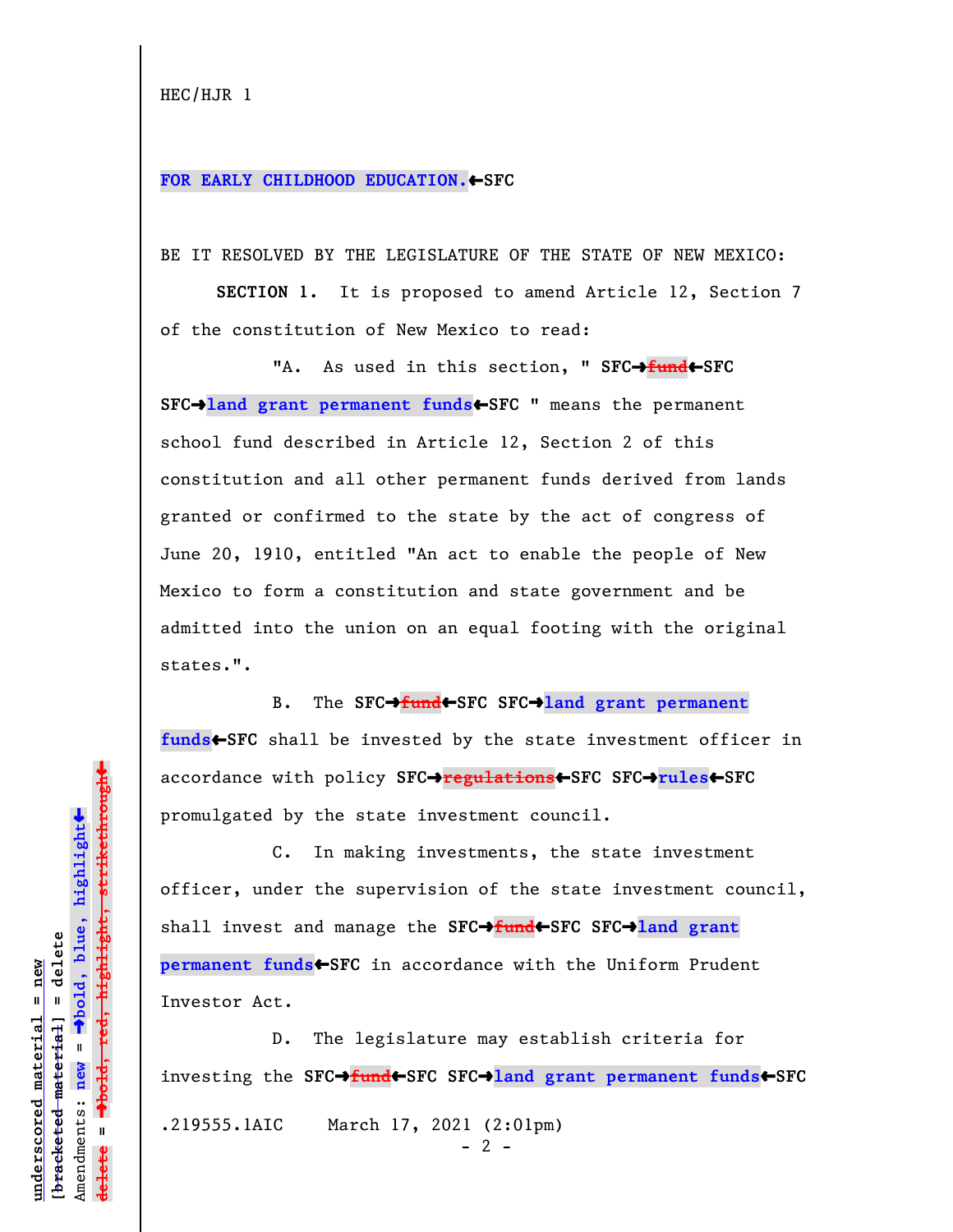if the criteria are enacted by a three-fourths' vote of the members elected to each house, but investment of the **SFC**º**fund**»**SFC SFC**º**land grant permanent funds**»**SFC** is subject to the following restrictions:

(1) not more than sixty-five percent of the book value of the **SFC**º**fund**»**SFC SFC**º**land grant permanent funds**»**SFC** shall be invested at any given time in corporate stocks;

(2) not more than ten percent of the voting stock of a corporation shall be held; and

(3) stocks eligible for purchase shall be restricted to those stocks of businesses listed upon a national stock exchange or included in a nationally recognized list of stocks.

E. All additions to the **SFC**º**fund**»**SFC SFC**º**land** grant permanent funds<sup>+</sup>SFC and all earnings, including interest, dividends and capital gains from investment of the **SFC**º**fund**»**SFC SFC**º**land grant permanent funds**»**SFC** shall be credited to the **SFC**º**fund**»**SFC SFC**º**land grant permanent funds**»**SFC** .

F. **SFC**º**Except as provided in Subsection G of this section, the**»**SFC SFC**º**The**»**SFC** annual distributions from the **SFC**º**fund**»**SFC SFC**º**land grant permanent funds to the beneficiaries specified in the Ferguson Act and the Enabling Act**»**SFC** shall be five percent of the average of the year-end

.219555.1AIC March 17, 2021 (2:01pm)

- 3 -

 $\ddag$ º**bold, red, highlight, strikethrough**  $\ddot{\bullet}$ º**bold, blue, highlight** bracketed material] = delete **[bracketed material] = delete** inderscored material = new **underscored material = new** Amendments: **new** =  $\mathbf{I}$ Amendments: new **delete =**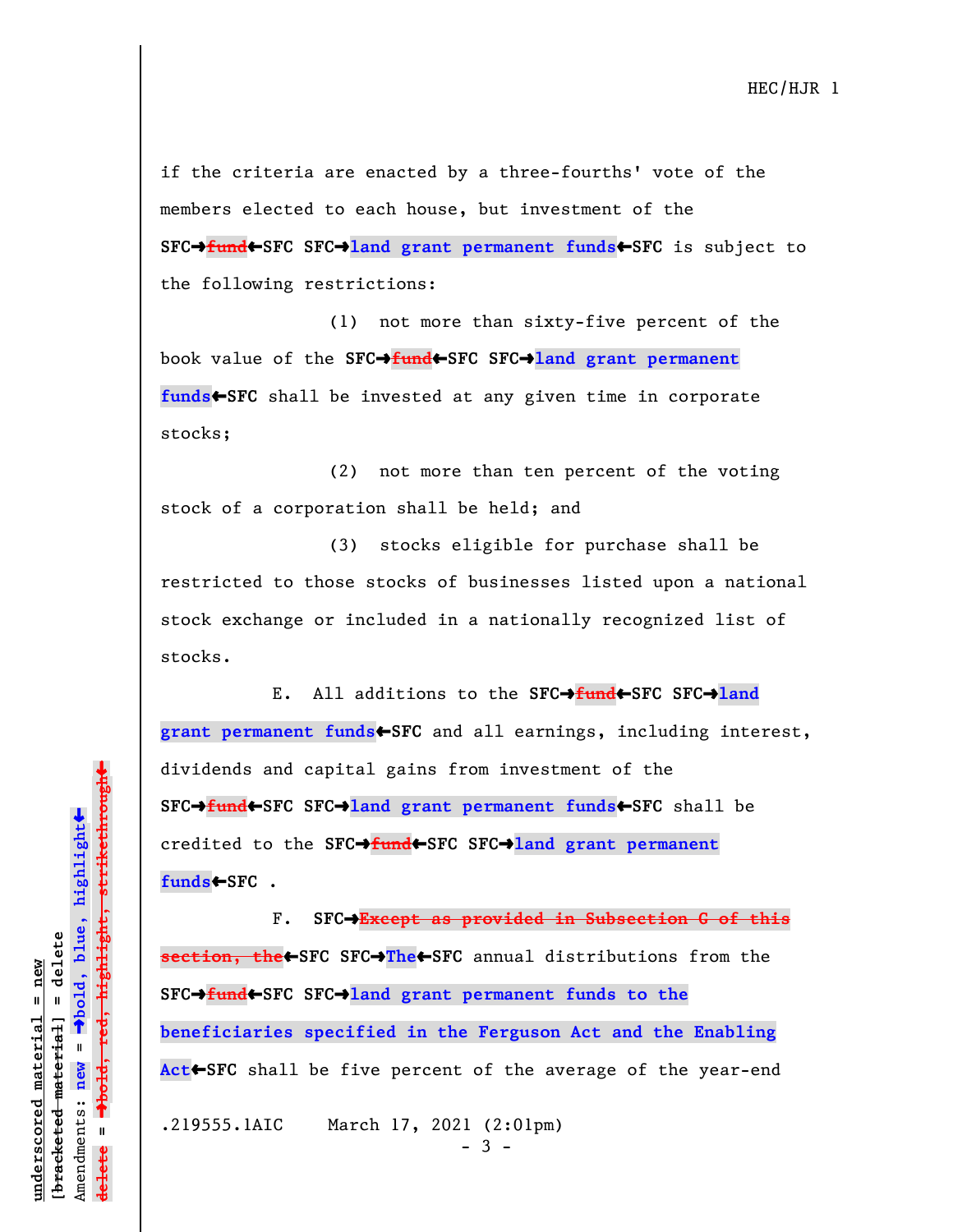market values of the **SFC**º**fund**»**SFC SFC**º**land grant permanent** funds<**SFC** for the immediately preceding five calendar years.

G. In addition to the annual **SFC**º**distribution**»**SFC SFC**º**distributions**»**SFC** made pursuant to Subsection F of this section, unless suspended pursuant to Subsection [H] **SFC**º**I**»**SFC SFC**º**J**»**SFC** of this section, an **SFC**º**additional**»**SFC** annual distribution **SFC**º**of one and one-fourth percent of the average of the year-end market value of the permanent school fund for the immediately preceding five calendar years**»**SFC** shall be made [pursuant to the following schedule] as provided in **SFC**º**this subsection**»**SFC SFC**º**Subsection H of this section**»**SFC** ; provided that **SFC**º**no**»**SFC SFC**º**the**»**SFC** additional distribution shall **SFC**º**not**»**SFC** be made **SFC**º**pursuant to the provisions of this subsection**»**SFC** in any fiscal year if the average of the yearend market values of the SFC→fund←SFC SFC→land grant permanent **funds**»**SFC** for the immediately preceding five calendar years is less than **SFC**º**ten billion dollars (\$10,000,000,000)**»**SFC SFC**º**seventeen billion dollars (\$17,000,000,000)**»**SFC** .

 $(1)$  in fiscal years 2005 through 2012, an amount equal to eight-tenths percent of the average of the year-end market values of the fund for the immediately preceding five calendar years; provided that any additional distribution from the permanent school fund pursuant to this paragraph shall be used to implement and maintain educational reforms as provided by law; and

.219555.1AIC March 17, 2021 (2:01pm) - 4 -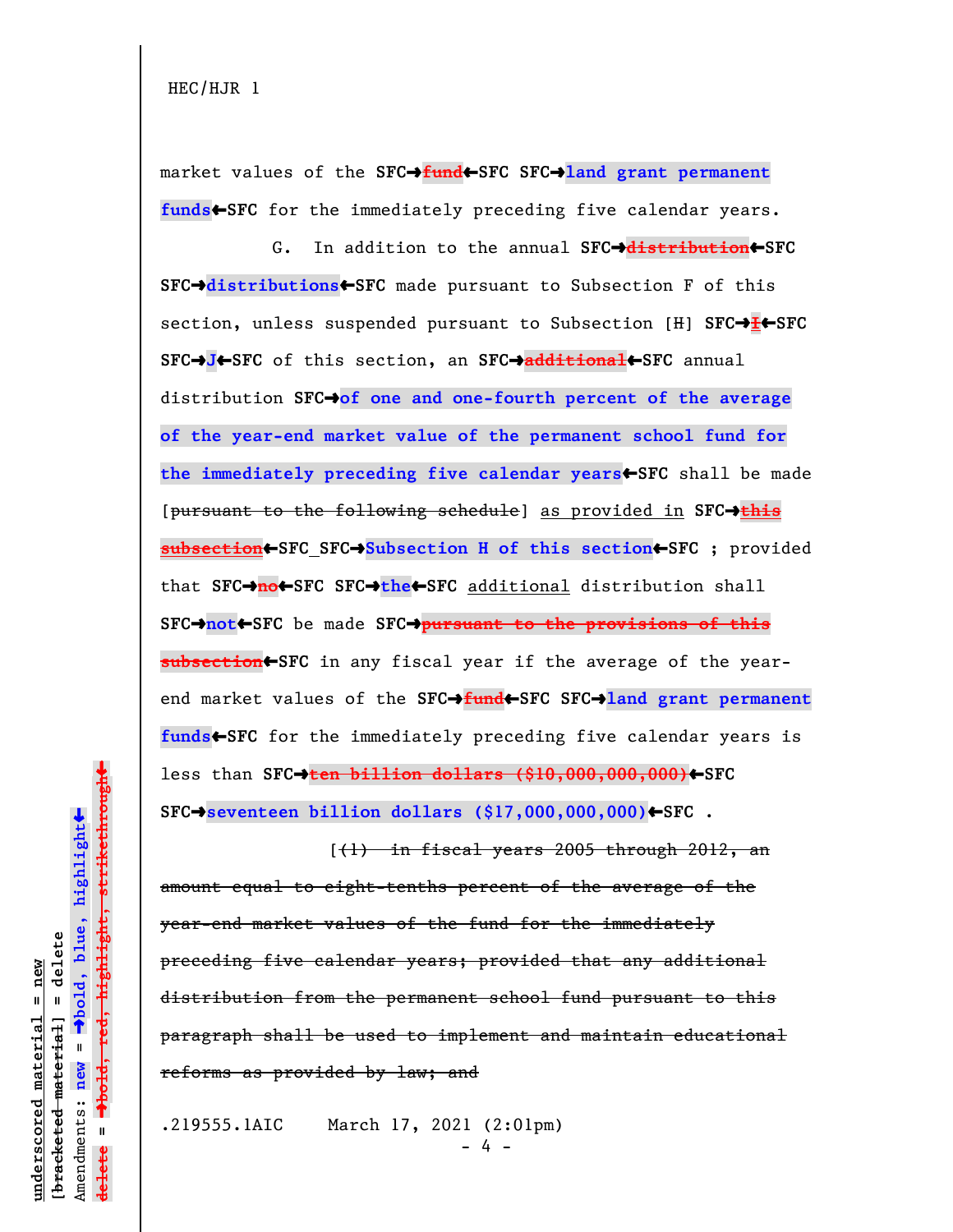HEC/HJR 1

(2) in fiscal years 2013 through 2016, an amount equal to one-half percent of the average of the year-end market values of the fund for the immediately preceding five calendar years; provided that any additional distribution from the permanent school fund pursuant to this paragraph shall be used to implement and maintain educational reforms as provided by law] **SFC**º**Unless suspended pursuant to this subsection or Subsection I of this section, additional annual distributions shall be one percent of the average of the year-end market values of the fund for the immediately preceding five calendar years; provided that the amount of the additional distribution from the permanent school fund shall be for early childhood educational services administered by the state, as provided by law.**

**H.**»**SFC SFC**º**H. Unless suspended pursuant to Subsection G or J of this section, the additional distribution from the permanent school fund provided for in Subsection G of this section shall be as follows and as provided by law:**

**(1) forty percent of the additional distribution shall be for the public school permanent fund beneficiary for enhanced instruction for students at risk of failure, extending the school year and public school teacher compensation; and**

**(2) sixty percent of the additional distribution shall be for the provision of early childhood**

.219555.1AIC March 17, 2021 (2:01pm)  $- 5 -$ 

 $\ddag$